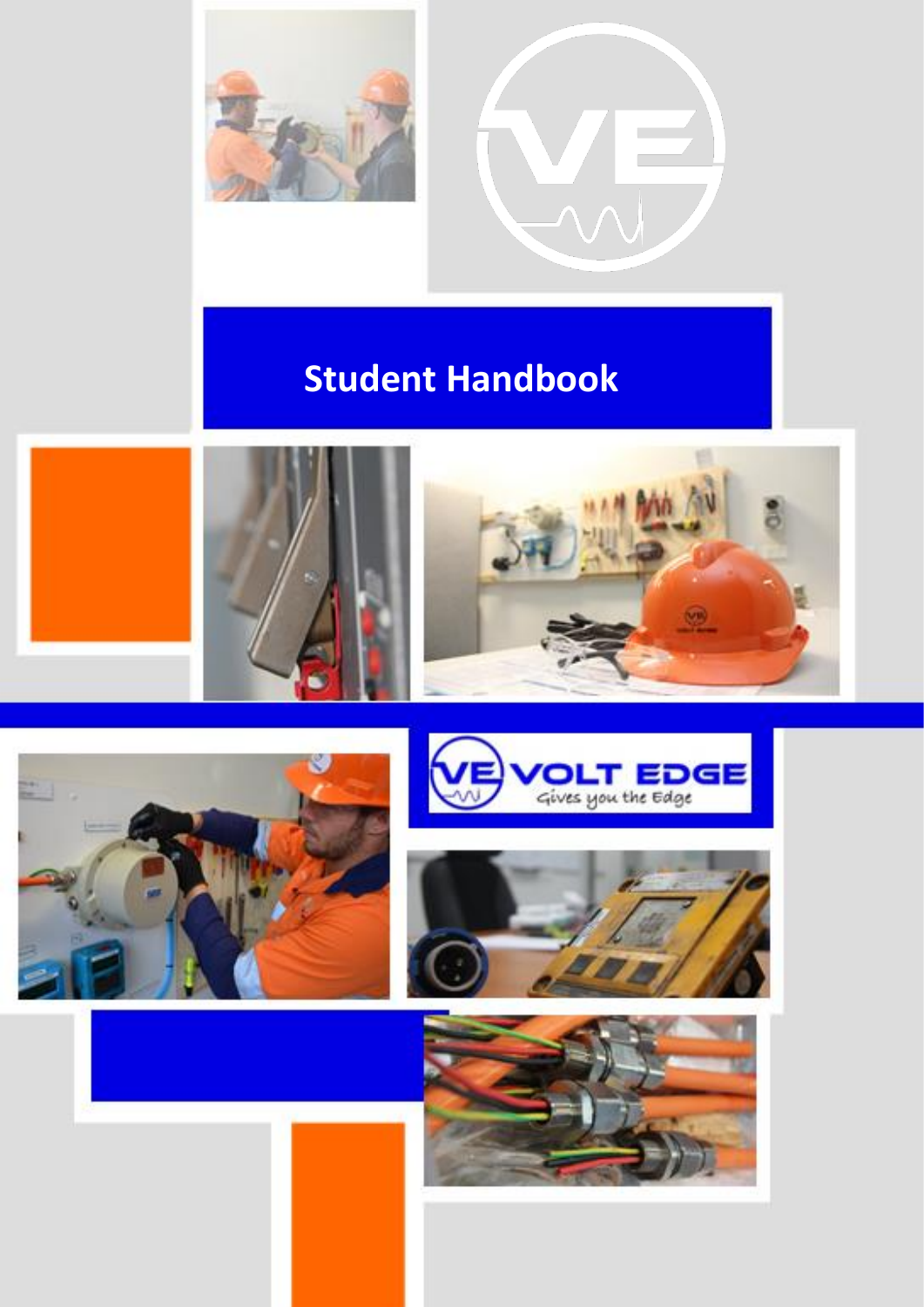## **Contents**

| $\mathbf{1}$ . |  |
|----------------|--|
| 2.             |  |
| 2.1.           |  |
| 2.2.           |  |
| 2.3.           |  |
| 2.4.           |  |
| 2.5.           |  |
| 2.6.           |  |
| 3.             |  |
| 3.1.           |  |
| 4.             |  |
| 4.1.           |  |
| 4.2.           |  |
| 4.3.           |  |
| 4.4.           |  |
| 4.5.           |  |
| 4.6.           |  |
| 4.7.           |  |
| 4.8.           |  |
| 5.             |  |
| 5.1.           |  |
| 5.2.           |  |
| 5.3.           |  |
| 5.4.           |  |
| 6.             |  |
| 6.1.           |  |
| 7.             |  |
| 7.1.           |  |
| 7.2.           |  |
| 7.3.           |  |
| 7.4.           |  |
| 7.5.           |  |
| 7.6.           |  |
| 7.7.           |  |
| 8.             |  |
| 8.1.           |  |
| 8.2.           |  |
| 8.3.           |  |
| 8.4.           |  |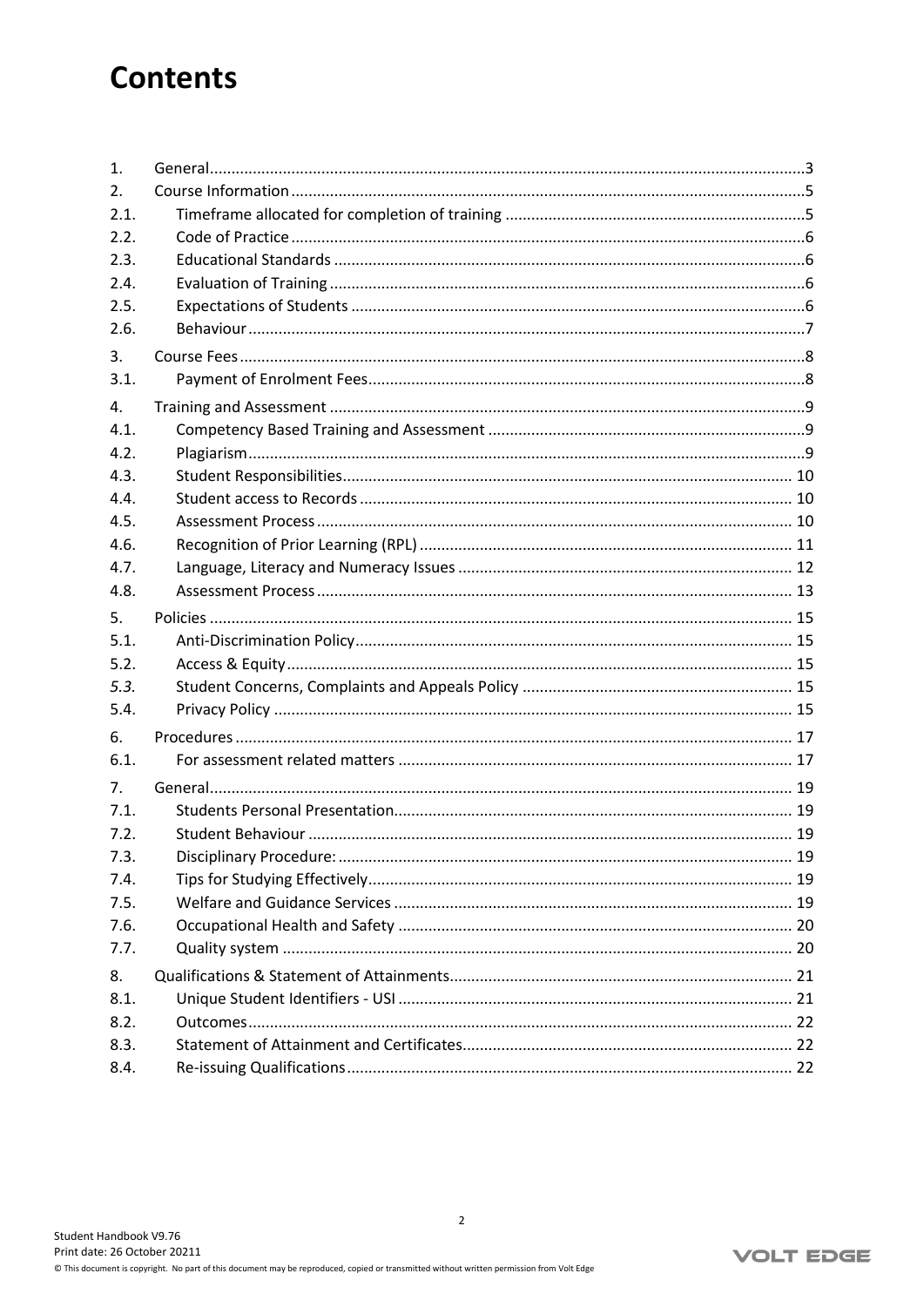## <span id="page-2-0"></span>**1. General**

#### **About Volt Edge**

Volt Edge's Head Office is located in Brisbane, Queensland. Volt Edge comprises of professional trainers dedicated to providing you with innovative practical solutions to your training needs.

Volt Edge Contact Details:

Mail: Volt Edge, 8 Allworth Street Northgate Q 4013 Phone: 1300 761 366 Email: [training@voltedge.com.au](mailto:training@voltedge.com.au)

We offer training all over Australia at our Training Centre, a hired venue and onsite for clients.

Volt Edges' success is due to solid partnerships with our clients and a strong commitment to providing the best service.

#### **Course Goals and Outcomes**

Volt Edge delivers to you a framework that enables your skills to be measured against nationally accredited standards. This means that you will be entitled to the award of a Statement of Attainment, Qualification or Statement of Attendance (non-accredited) upon successful completion of the course.

Our Accredited courses are designed with specific content and goals to meet the training package requirements. The content is grouped together as "units of competency". Each unit of competency has specific goals against which we must measure your achievement; these are sometimes called the "performance criteria".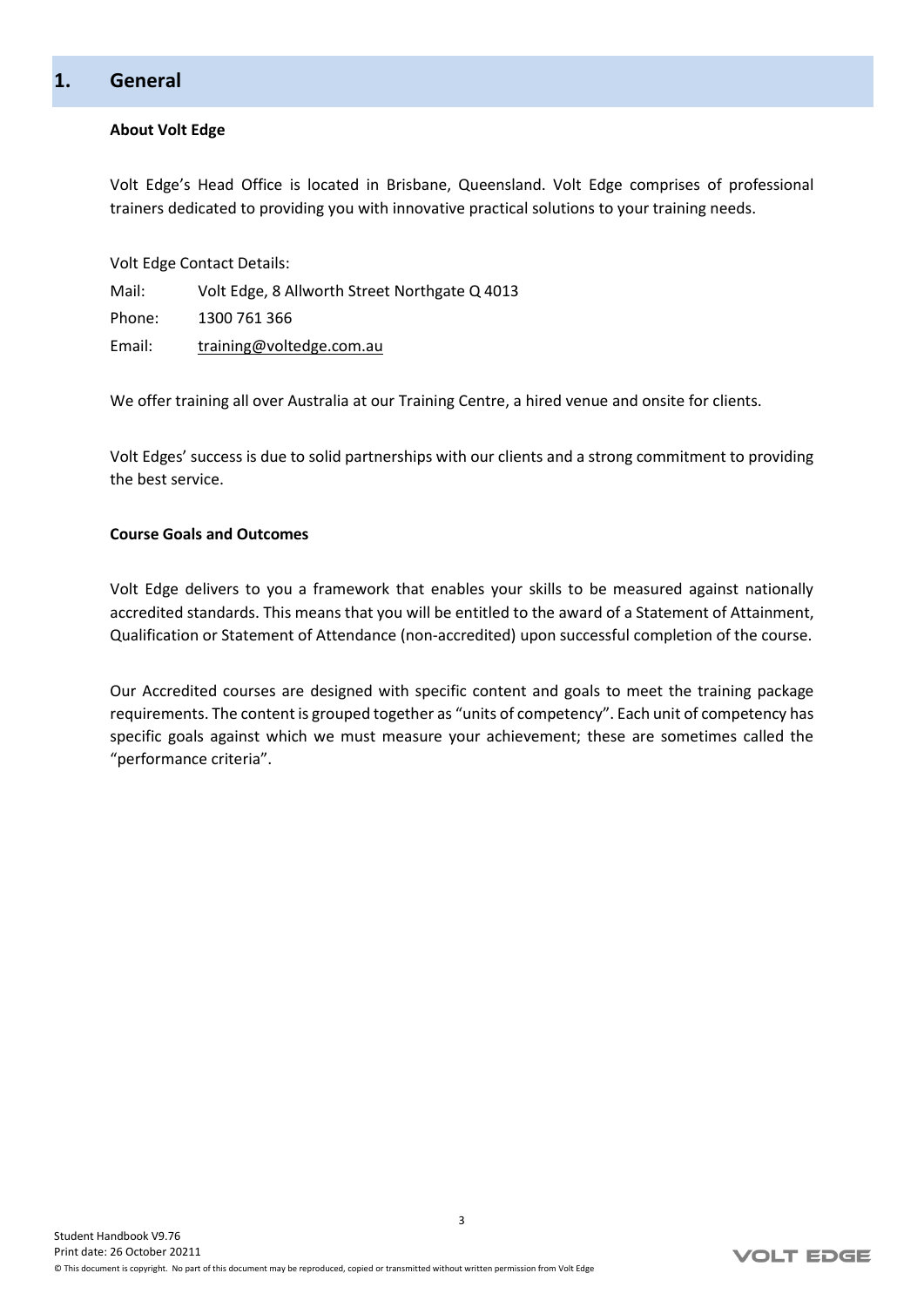### *From our Managing Director*

#### **Developing your mind**

Thank you for selecting Volt Edge, to further your educational and training pursuits.

Volt Edge is a leading educational provider of vocational education and training Australia wide. Your decision to complete either a Nationally Recognised Training course or Non Accredited Course with Volt Edge is an important step in developing your cognitive process in learning of new skills & knowledge.

We aim to provide a quality learning experience, which meets the needs of all students.

To assist you with your learning we have developed this Student Handbook, Induction and Training Guide. Please take the time to read it carefully, and should you require further information contact our staff.

Our team is committed to maintaining our high standards for training. We are proud of the outcomes we issue and continue to be recognised as a quality Registered Training Organisation.

We trust that you will find your learning with Volt Edge a rewarding experience. We look forward to your productive feedback to ensure that our products and services meet your expectations.

I wish you a very rewarding training experience with Volt Edge.

Regards,

**Managing Director Volt Edge**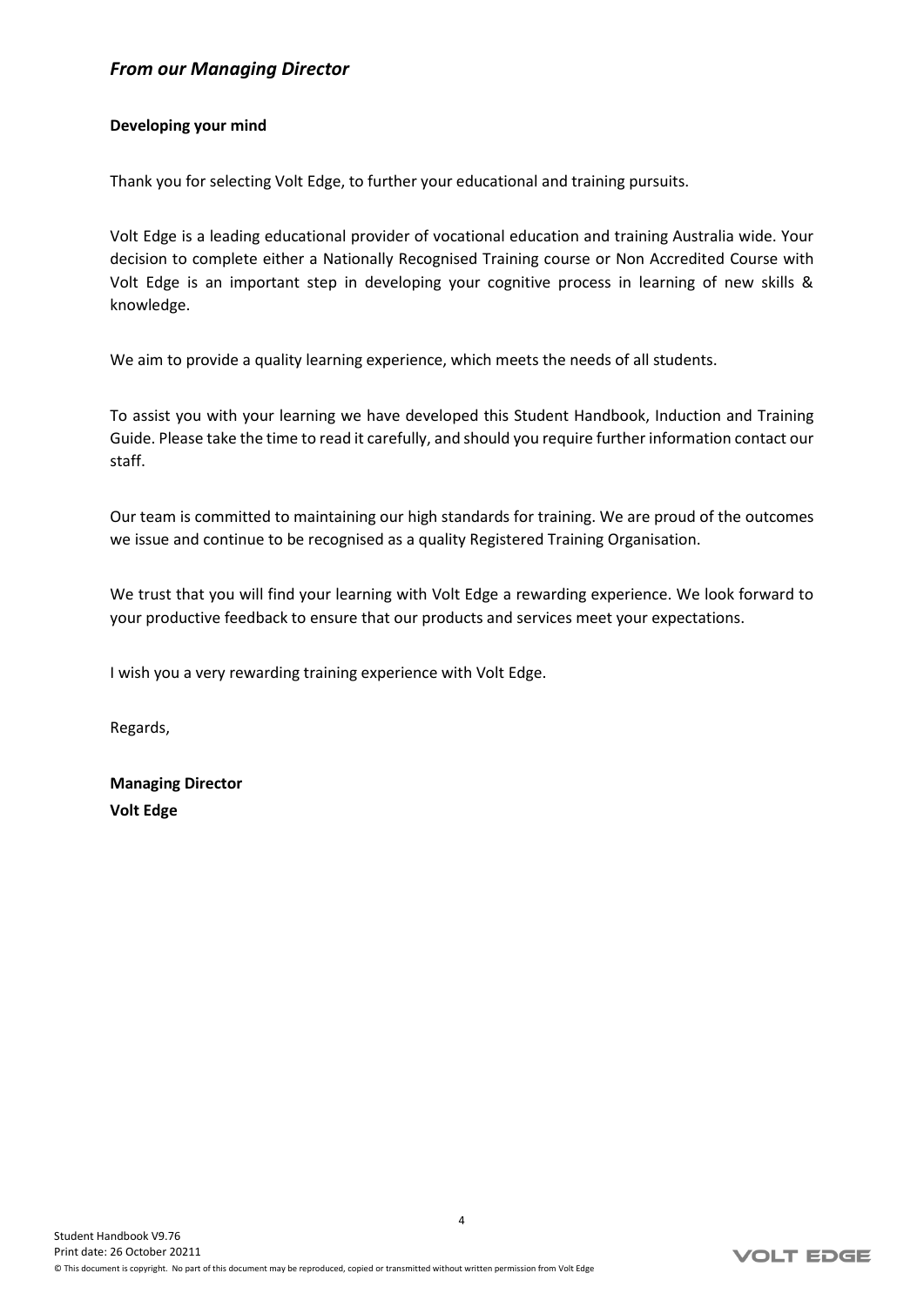## <span id="page-4-0"></span>**2. Course Information**

Course information is available on our website and via email, students will be able to view on our website or they will receive via email a course outline which provides information on:

- Course or program length
- Course or program content
- Opportunities for Recognition of Prior Learning (RPL)
- Fees (where appropriate)
- Location of Training (website calendar)
- Pre-requisites for entry into the program
- <span id="page-4-1"></span>• Qualification or Statement of Attainments to be issued upon successful completion

#### **2.1. Timeframe allocated for completion of training**

Students who are enrolled in a Volt Edge Course have a set timeframe to complete their training. Student who require further time are required to contact Volt Edge Training Team to request an extension.

A base rate of 20% of standard course fees will be applied to any extension requested as per the terms set out below. If a student does not complete the training within the set timeframe including the one allowed extension you will be required to re-enrol for the course and full fees will apply.

**Scheduled Training** - student generally complete all training during the scheduled training session. If students take longer on the completion of assessments you will have up to 6 months from day 1 of your course to finalise your course assessments (MAXIMUM 1 month extension with a 20% fee).

**Online Self-Paced Short Course Training** - Students have up to 6 months from when the course material is released to finalise all required assessments for the enrolled course this includes all written and practical assessments (e.g. but not limited to: EEHA Refresher online, HV Coordination, S1, S2, S3 & G2 (MAXIMUM 1 month extension with a 20% fee).

**Certificate IV Hazardous Areas – Electrical UEE42611 Training** - Students have a maximum of 12 months to finalise all required assessments for the course this includes all written and practical assessments (MAXIMUM 3 month extension with a 20% fee).

**Online Self-Paced with face to face component Full Qualification Training** - Students have a maximum of 2 years to finalise all required assessments for the enrolled course this includes all written and practical assessments (e.g. but not limited to: Certificate IV in Electrical - Instrumentation, Certificate III in Instrumentation and Control, Certificate II in Split Air-conditioning and Heat Pump Systems) (MAXIMUM 6 month extension with a 20% fee).

#### *What if I don't complete my training and assessment after the extension?*

Re-enrolment and full fees are required if you do not complete your training and assessment requirements after the first (and only) extension.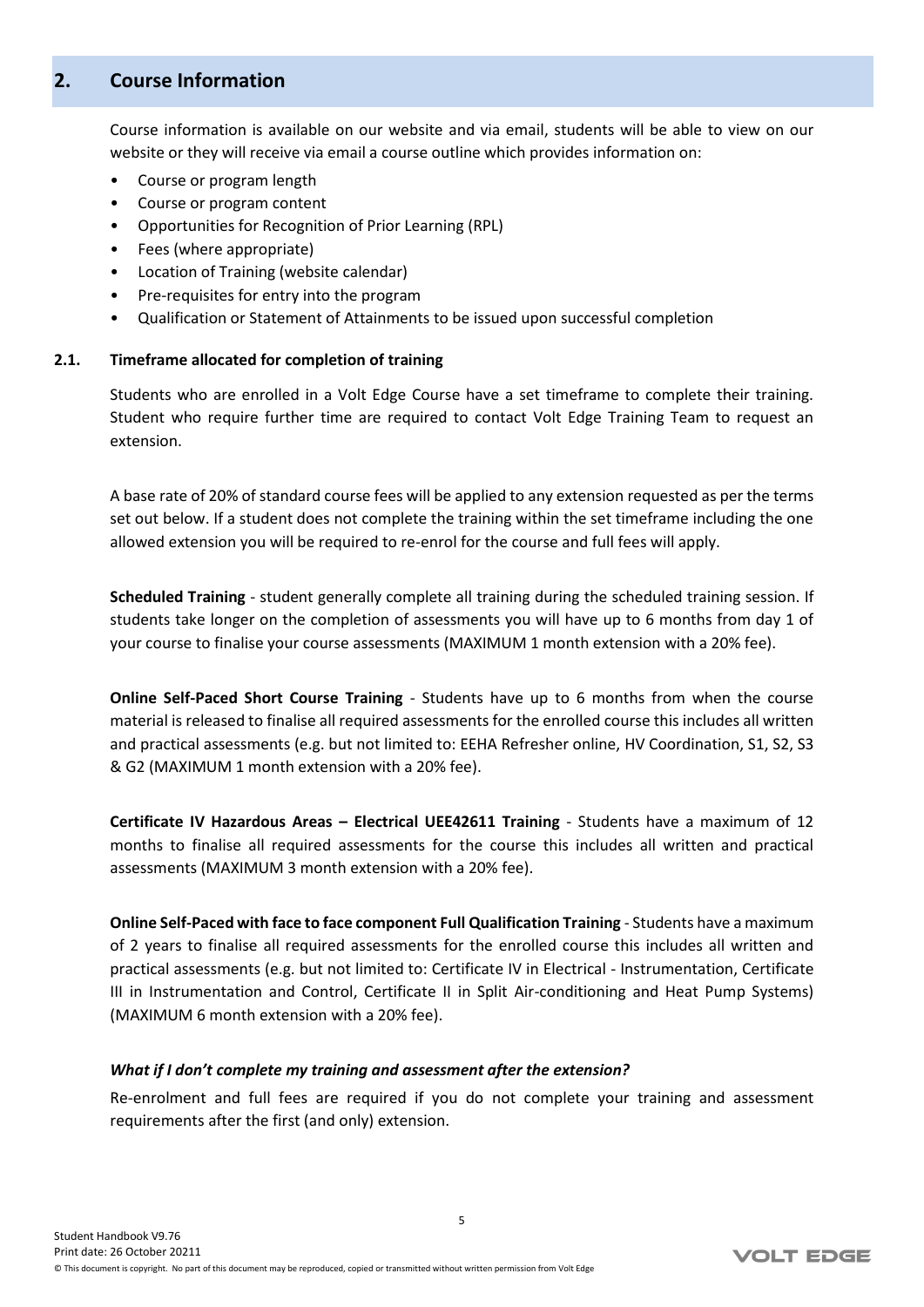<span id="page-5-0"></span>We understand that extenuating circumstances may apply to some students. Please contact our training team if this is the case.

#### **2.2. Code of Practice**

Volt Edge has developed a **Code of Practice**, which outlines a range of organisational commitments and philosophies relating to the Delivery of Assessment and Training Services. Ask our training team if you would like to view this.

#### **2.3. Educational Standards**

<span id="page-5-1"></span>Volt Edge management will ensure that adequate learning resources are available and that the environment supports productive learning:

- The company will provide an environment that is conducive to an effective learning process.
- All training program content will be delivered with a professional and positive attitude.
- Volt Edges' staff members must meet strict qualification requirements before they are to conduct and validate assessments. All trainers and assessors are assessed on their experience, competence and person suitability before employment. The minimum qualifications required are as follows:
	- Certificate IV in Training and Assessment or equivalent, plus
	- A minimum of three years relevant industry experience
	- Any occupation training requirements as stated within course curriculum and/or training packages
	- Industry experience, which is current and relevant
- Trainers and assessors are encouraged and assisted to further their industry training and interpersonal skills.
- Training will always be carried out to the highest recognised and accredited industry standards and comply with the requests of the Australian Skills Quality Authority (ASQA), i.e. Volt Edge has agreed to recognise the decisions of all other States and Territories for Registered Training Organisations (including the imposition of any conditions or sanctions with respect to registration) and in accrediting courses.
- The student and trainer will work together to identify specific needs.
- <span id="page-5-2"></span>• The learning process will include training components and personal guidance that address identified needs, and enable participants to achieve vocational goals.

#### **2.4. Evaluation of Training**

All students are requested to complete a written evaluation on completion of the training. These evaluations are used by Volt Edge to monitor your feedback with the training and to identify opportunities for improvement. Your participation in this activity is very important and highly valued by our team.

#### **2.5. Expectations of Students**

<span id="page-5-3"></span>All students attending our training are aware of the student handbook and know they can access via our website or request through our training administration team. You understand that you are enrolled in an educational program to be conducted by Volt Edge. You acknowledge that participation in the course requires you to take ownership of your learning and request assistance from your trainer/assessor. You will undertake all work requirements and abide by these requirements for the duration of training.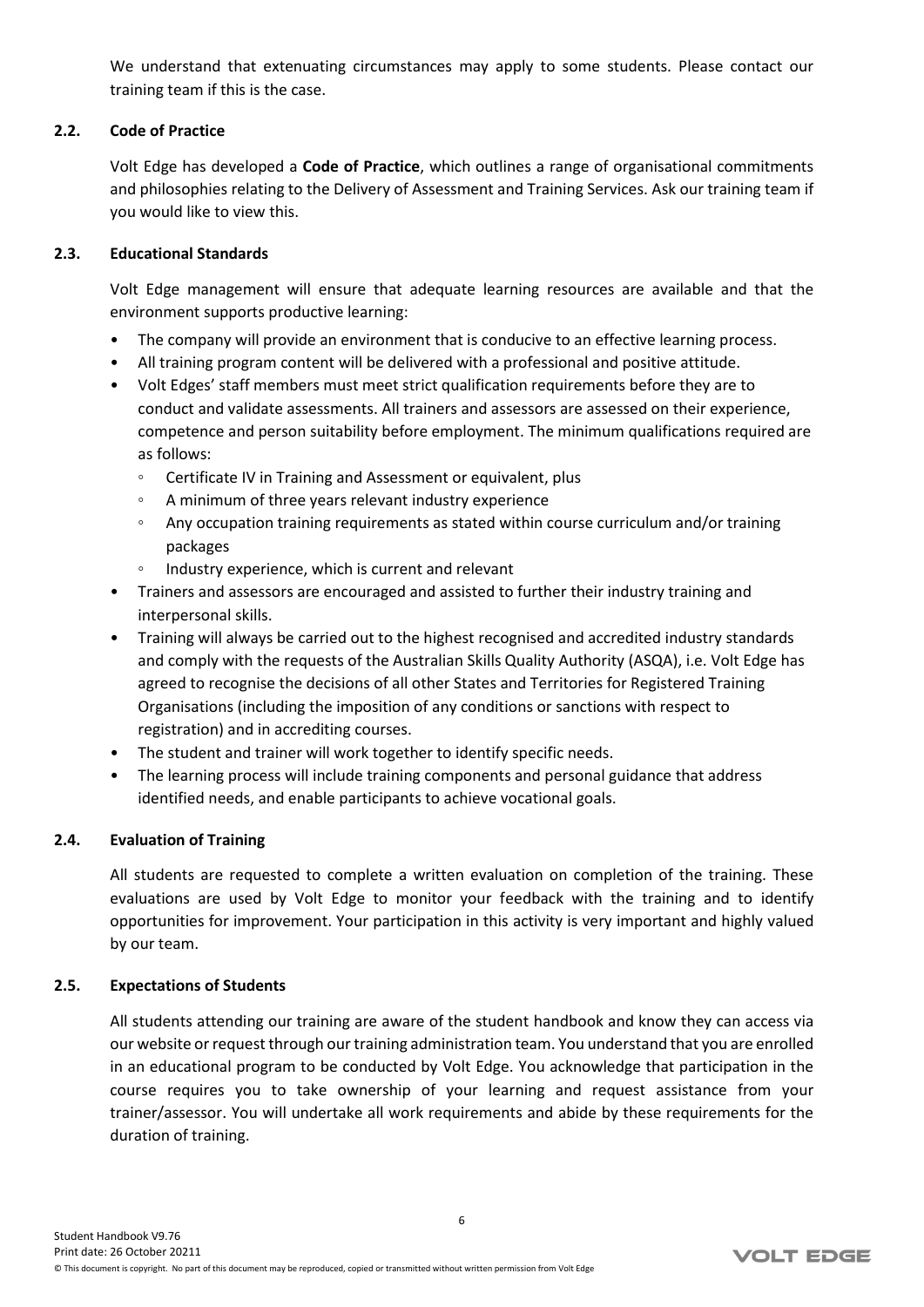#### **Attendance of structured workshops or training sessions**

Students will be required:

- Provide personal information as per enrolment form
- Provide their USI Unique Student Identifier
	- Certificates and Statement of Attainments will not be issued without this
- To be on time for all training sessions.
- Not attend class under the influence of Drugs or Alcohol.
- Be neatly presented with closed in shoes/steal cap boots, high vis long sleeve shirts, long pants as requested.
- <span id="page-6-0"></span>• Mobile phones to be switched off (or on silent) at all times.

#### **2.6. Behaviour**

Volt Edge does not tolerate harassing, abusive or bullying behaviour by any member of staff, students or potential customers.

Students and staff alike are expected to interact at all times with respect in line with our Code of Practice. If a complaint is made by either party the matter will be reviewed and dealt with in accordance with our policy.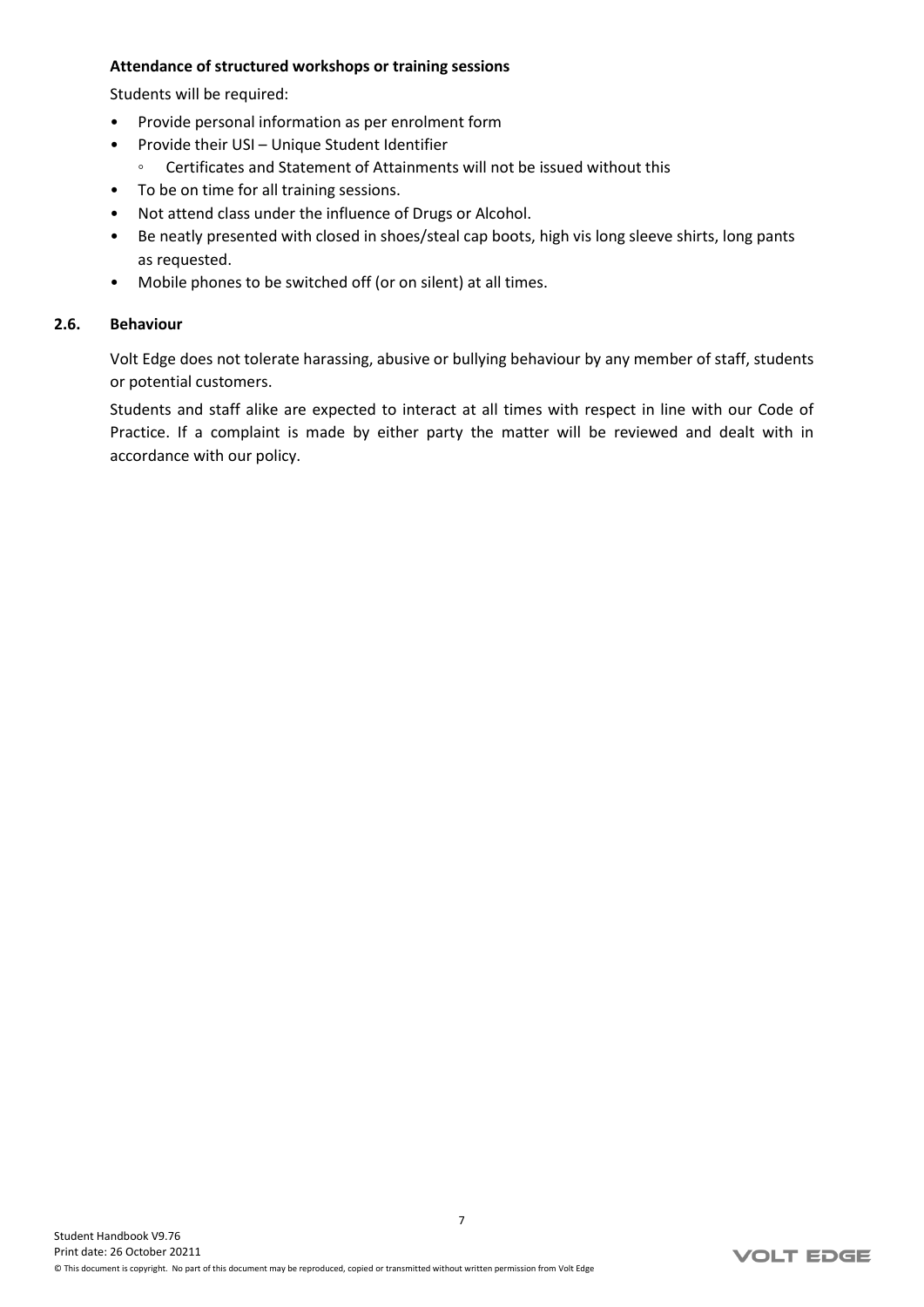## <span id="page-7-0"></span>**3. Course Fees**

Volt Edge will charge a nominal fee per course enrolled. Refunds policy will be made available at request and is also available on our website.

Student enrolment form, enrolment fees or a purchase order will confirm a place in the course, course numbers will determine which training course, first in first placed. Courses may be cancelled due to minimum student numbers not being met. Students will be advised at the earliest possible time.

<span id="page-7-1"></span>Refer to the Fees and Charges and Booking Terms and Conditions Policy and Procedures by [clicking](https://www.voltedge.com.au/rto-details/) [here.](https://www.voltedge.com.au/rto-details/)

#### **3.1. Payment of Enrolment Fees**

A Student enrolment form, Enrolment fees or purchase order will confirm a place in the course. Student numbers will determine availability of course, first in first placed. If students do not pay the course fees the Statement of Attainment or Certificate will not be issued until rectified.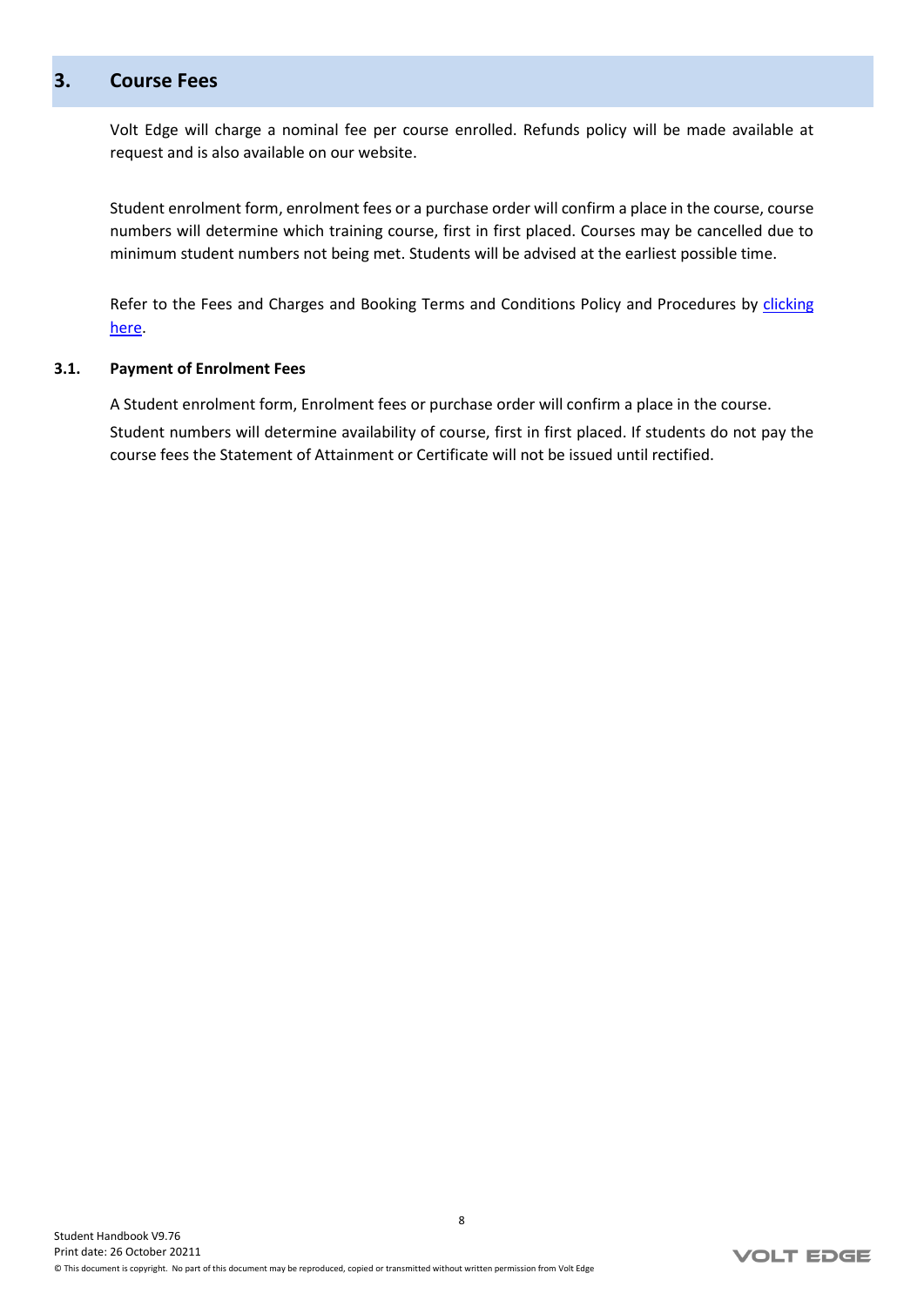## <span id="page-8-0"></span>**4. Training and Assessment**

#### **4.1. Competency Based Training and Assessment**

<span id="page-8-1"></span>All programs delivered by Volt Edge are assessed under the Principles of Competency Based Training.

This means that all courses are built from Units of Competency.

Students are advised of the Units of Competency required to complete a course or program before commencement.

The aim of Competency Based Training is to assess the Student's ability to do the activities in each unit. The training and assessment will be on a holistic approach.

Competencies are normally expressed in terms of a unit of competence.

Competencies include the skills and tasks that are required in the workplace. When you are being assessed on these activities, you will be required to perform them to the level required in the workplace.

All assessment results are recorded. Students will be notified of results in each assessment and have access to their assessments records through the Training Coordinator.

<span id="page-8-2"></span>Qualifications or Statements of Attainment are issued from results.

#### **4.2. Plagiarism**

Plagiarism is the action or practice of taking and using, as one's own thoughts or writings those of another without acknowledgement.

The following practices constitute acts of plagiarism:

- Where paragraphs, sentences, a single sentence or significant parts of a sentence are copied directly from a source, are not enclosed in quotation marks and appropriately footnoted;
- Where direct quotations are not used but are paraphrased or summarized, and the source of the material is not acknowledged either by footnoting or other simple reference within the text of the paper;
- Where an idea which appears elsewhere in any form is used or developed without reference being made to the author or the source of that data.

And so what does this mean?

Basically you can use someone else's ideas, but you must acknowledge that person's words.

There may be times when your trainer asks you to complete an assignment as part of a group, in this instance your work will be submitted as one group entity and therefore each students work will be the same. In this instance and only this instance the use of combined students work is allowed.

If a trainer believes a student has plagiarised, they may be asked to resubmit or their course may be cancelled and no refund offered.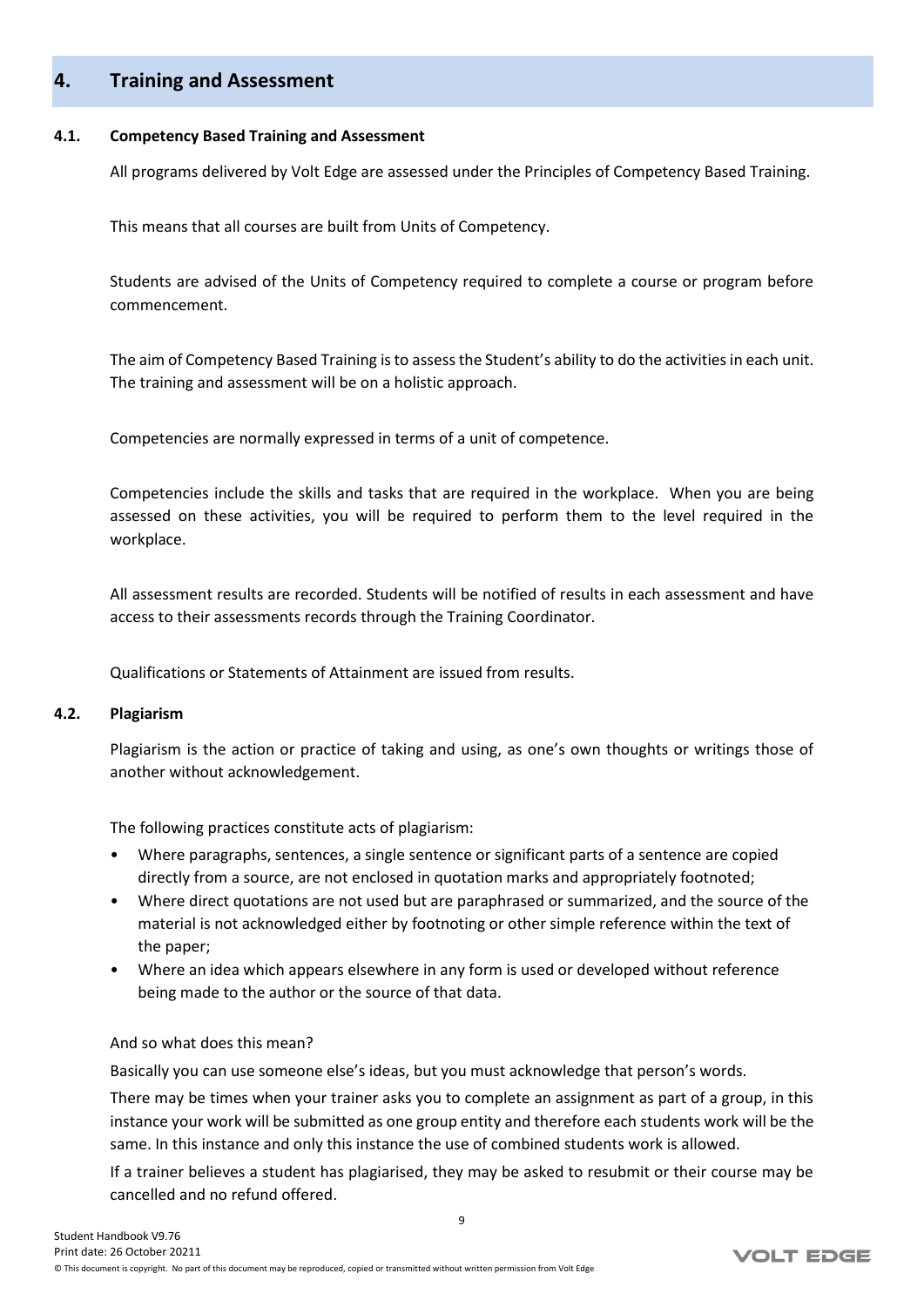#### **4.3. Student Responsibilities**

#### <span id="page-9-0"></span>**Training Participation**

- To make every possible effort to complete the course within the time frame.
- To attend all training sessions with the Volt Edge Trainer
- <span id="page-9-1"></span>• To complete tasks or assessments given to you by Volt Edge Consultant, which are part of your program

#### **4.4. Student access to Records**

Our students have access to their records by request through our training administration team.

If an employer has paid for your training, Volt Edge reserves the right to email a copy of your Statement of Attainment or Certificate to the employer. We will only post the original to the student unless otherwise requested by the student in writing.

If a student requires us to release information to a third party an Authority to Release Information form is required to be completed prior to this occurring.

While you are undertaking your training program, there will be times when Volt Edge and/or its Training Manager, Trainer or Administration Officer may need to discuss your situation with others.

Please be assured that any discussions held with these representatives will be for the purposes of your assessment and for your development.

You and your employer are required to give permission in writing for any of these discussions or viewing of evidences to occur.

During the process we do not plan to discuss your evidence or work with other students, unless we have your written permission to do so. Please sign in the spaces provided below.

<span id="page-9-2"></span>(In accordance with the Privacy Act 1988, which incorporates the Privacy Amendment (Private Sector) Act 2000)

#### **4.5. Assessment Process**

Assessment is a process used to determine whether students can demonstrate competency (ability) against a pre-determined set of measures (assessment methods). It is a process of collecting and validating evidence, which must be recorded by assessors to prove student competence.

At the end of each Unit or Module in the course, the student will be asked to demonstrate to us that they have learnt and applied the course content. This is called "demonstrating your competency".

There will be a number of Assessment Tasks for each Unit. Each assessment task measures the required aspects of that unit.

10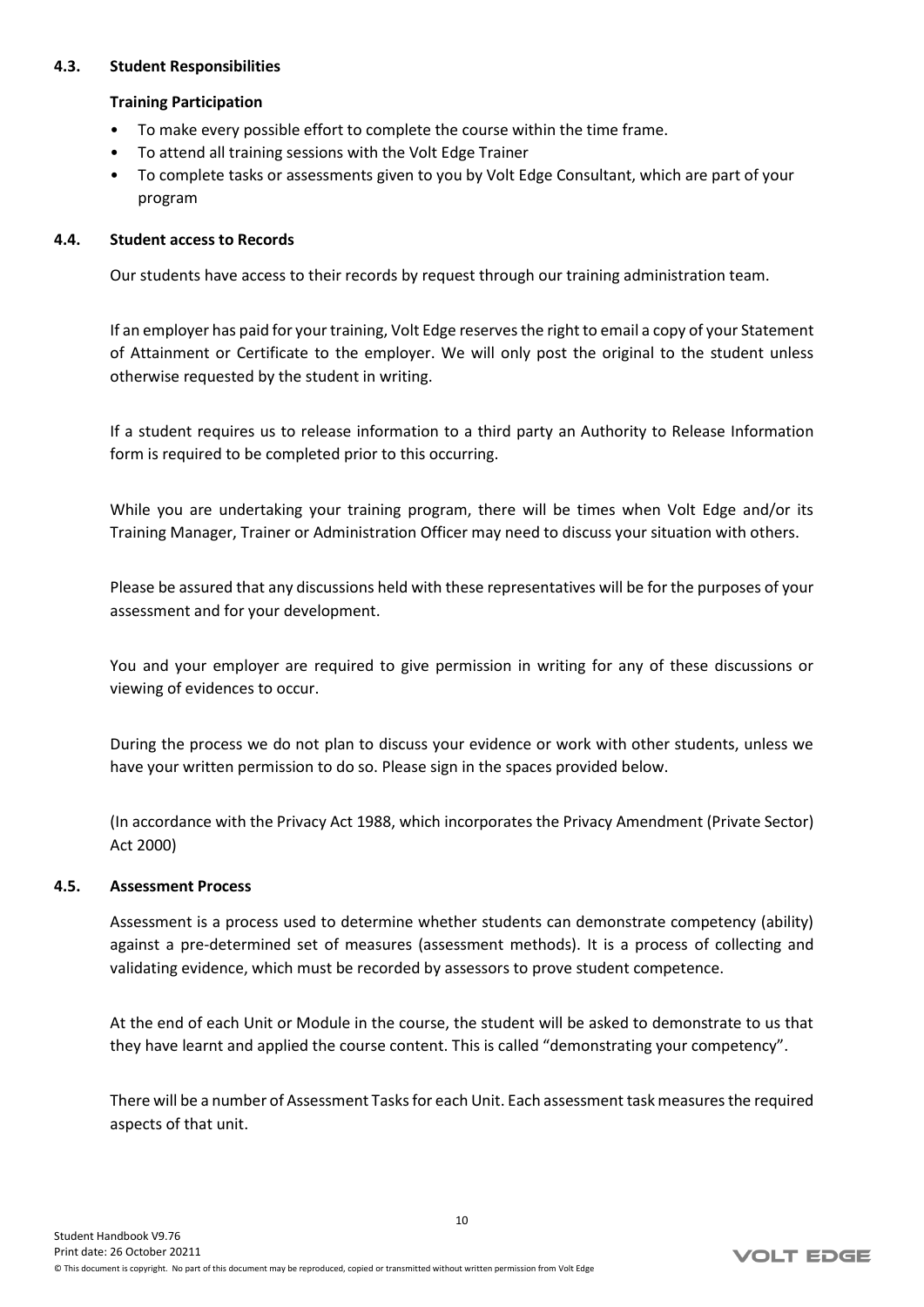Assessors will utilise one or a combination of assessment methods depending on the needs of the student and the requirements of the course.

These include:

- Review the portfolio of Evidence including Relevant Formal Qualifications
- **Interviews**
- Confirmation of Testimonials
- Validated Workplace Logbooks
- Skills/Challenge testing
- Written/ Practical tests
- Observation
- <span id="page-10-0"></span>• Demonstration

#### **4.6. Recognition of Prior Learning (RPL)**

All students will be given the opportunity to apply for Recognition of Prior Learning (RPL) for industry skills or life skills, or where credit or credit transfer may apply.

Recognition of Prior Learning (RPL) acknowledges the full range of an individual's skills and knowledge, irrespective of how it has been acquired. This includes competencies gained through formal study, work experience, employment and other life experiences.

Students wishing to apply for RPL should speak to our training administration team at the time of 'enrolment'. If you wish to apply for Recognition of either your past qualifications or experience you would need to do so within two weeks of enrolment.

Your training consultant will provide you with the relevant application form. He/she will also inform you as to the outcomes of units within the course, so that you may decide whether your application is warranted or not.

RPL is assessed against the units of competency in a program based on the completion of one or a combination of the following:

- Review of Evidence including relevant Formal Qualifications
- Interviews
- Confirmation of Testimonials
- Validated Workplace Logbooks
- Skills/Challenge testing
- Written/Oral reviews

#### **The steps for RPL:**

- 1. Student requests recognition pre or at enrolment
- 2. Appropriate qualification is identified at enrolment
- 3. Appropriate competency is identified at enrolment
- 4. Training consultant will interview the student and advise student of evidence required; Student collects evidence to support claim for RPL, which must be submitted to Volt Edge prior to course commencement.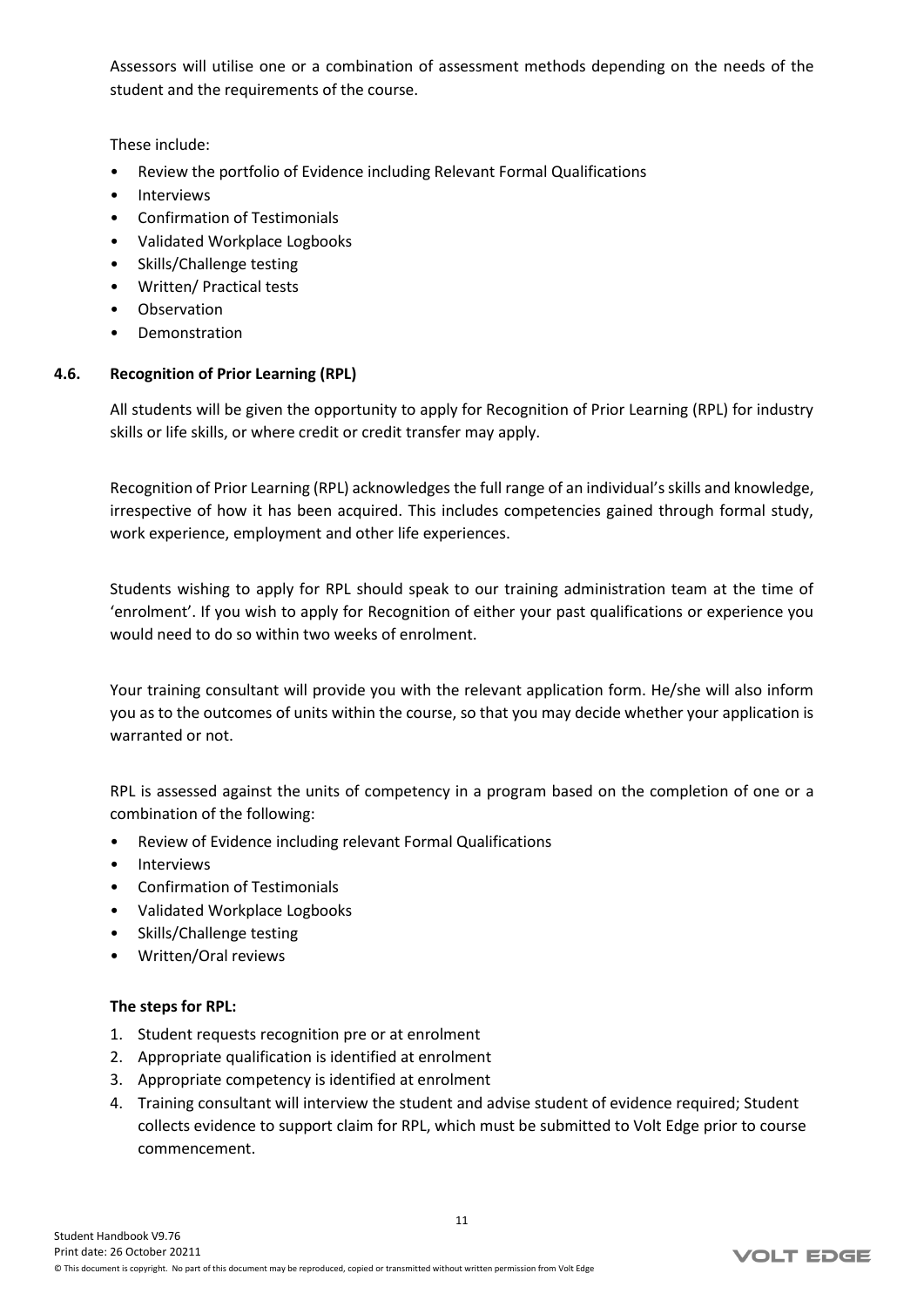- 5. Volt Edge will then analyse individual experience and qualifications against appropriate learning outcomes/competency statements. The Training Manager and Training Consultant will complete this process.
- 6. If claim matches learning outcomes/competencies then full recognition is granted.
- 7. NOTE: If claim matches learning outcomes/competencies then recognition that student is able to complete the refresher assessment is granted.
- 8. If claim does not match learning outcomes/competencies then further evidence will be requested, this may also involve an interview where applicant will support his/her case. Further evidence must be supplied within two weeks.
- 9. If further evidence is not recognised then claim will be rejected, a letter of advice will be forwarded to applicant advising of decision either way.
- 10. Student may appeal decision and ask for a subject matter expert to make a recommendation, the cost of this further process will be shared equally by the student and Volt Edge
- 11. Letter of advice will be forwarded to student outlining the costs of further process. Once student has paid his/her share of cost for further process *(must be received within 1 week of request for payment)*, the Subject Matter Expert will be obtained and his recommendation will be heard.
- 12. Letter of advice of outcome will be forwarded to applicant within two weeks of final decision.
- 13. Details of the interview will be recorded on an RPL Interview Questions Form.
- 14. The student will fill out a self-assessment on the first day of training and as long as the assessment and the collected evidence is consistent with the RPL interview then the RPL process will continue.

#### **4.7. Language, Literacy and Numeracy Issues**

<span id="page-11-0"></span>Reasonable adjustment will be applied to assessment as deemed required by trainer and assessors. For students that require LLN Specialist assistance will be referred as and when required. It is the students responsibility to cover any cost incurred.

#### **Literacy**

Students requiring any assistance or support with language, literacy or numeracy should speak confidentially with their Trainer or advise our Training Team prior to enrolling.

Where consistent with course requirements students with concerns about having insufficient language, literacy and/or numeracy skills to complete the course may be provided with adjusted course materials and assessment strategies that assist them in meeting qualification requirements through other methods.

If students feel they have LLN issues we will provide a test for them to complete to gauge the level of assistance required prior to attending training.

#### **Numeracy**

Where courses require a specific level of numeracy, Volt Edge will include a self-assessment section to enable participants who enrol or are planning to enrol to determine if they have sufficient numeracy levels to successfully complete a course.

Where consistent with course requirements students with concerns about having insufficient numeracy skills to complete the course will be provided with adjusted course materials and assessment strategies that assist them in meeting qualification requirements through other methods.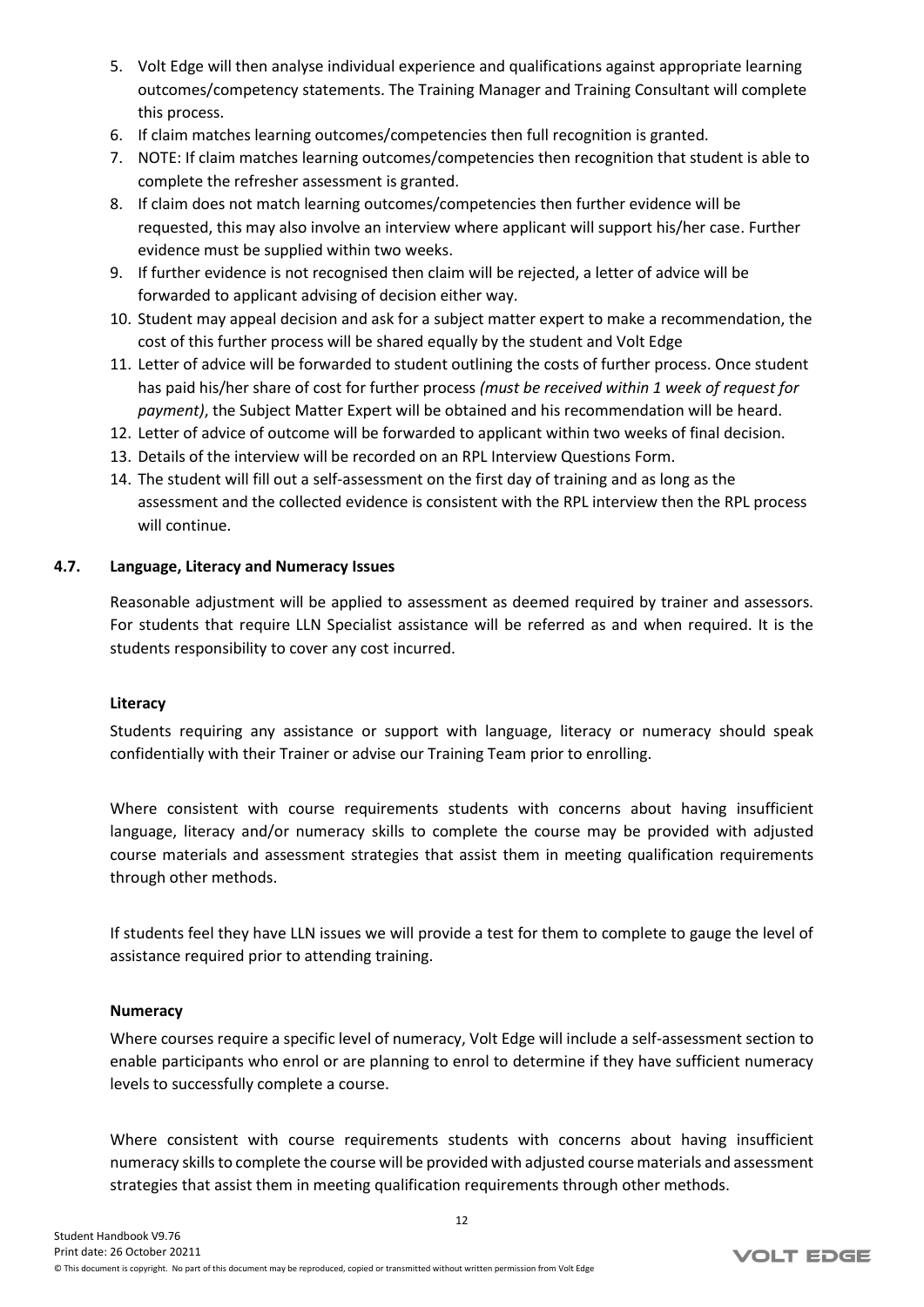#### **English as a Second Language**

Generally a guide to the level of English language skills required to complete the course is your ability to read aloud the details on the Enrolment Form. If you are able to complete this process then you should have sufficient language skills to successfully complete the course.

Students with identified ESL needs, or personal concerns can be given access to specialist support services to enable them to improve their English standards. This will be at a cost to the student from the provider.

The Department of Education, and Training (DET) has a programme designed to direct people on where to find advice on basic language, literacy and numeracy assistance, their site is www.det.qld.gov.au

Where consistent with course requirements students with insufficient English skills to complete the course will be provided with adjusted course materials and assessment strategies that assist them in meeting qualification requirements through other methods.

A guide to literacy and numeracy can be downloaded from [http://www.centrelink.gov.au](http://www.centrelink.gov.au/). This guide has a plethora of information to help improve numeracy and literacy levels and to facilitate the improvement of learner outcomes.

#### **Disabilities**

Volt Edge is committed to providing training to all members of society including those with disabilities.

Disability affects individuals in different ways—people with a disability can experience varying degrees and areas of restrictions, and may require different levels and types of supports, or may not require any assistance or supports at all.

Aids and equipment, informal and formal assistance, adequate income support programs, an accessible built environment and non-discriminatory attitudes are some of the key ingredients necessary to ensure that people with disabilities have the opportunities to fully participate in community life.

<span id="page-12-0"></span>If you have any special needs please indicate on the Student Enrolment Form and we will endeavour to assist you with your needs.

#### **4.8. Assessment Process**

Assessment is a process used to determine whether students can demonstrate competency (ability) against a pre-determined set of measures (assessment methods). It is a process of collecting and validating evidence, which must be recorded by assessors to prove student competence.

At the end of each Unit in the course, the student will be asked to demonstrate to us that they have learnt and applied the course content. This is called "demonstrating your competency".

13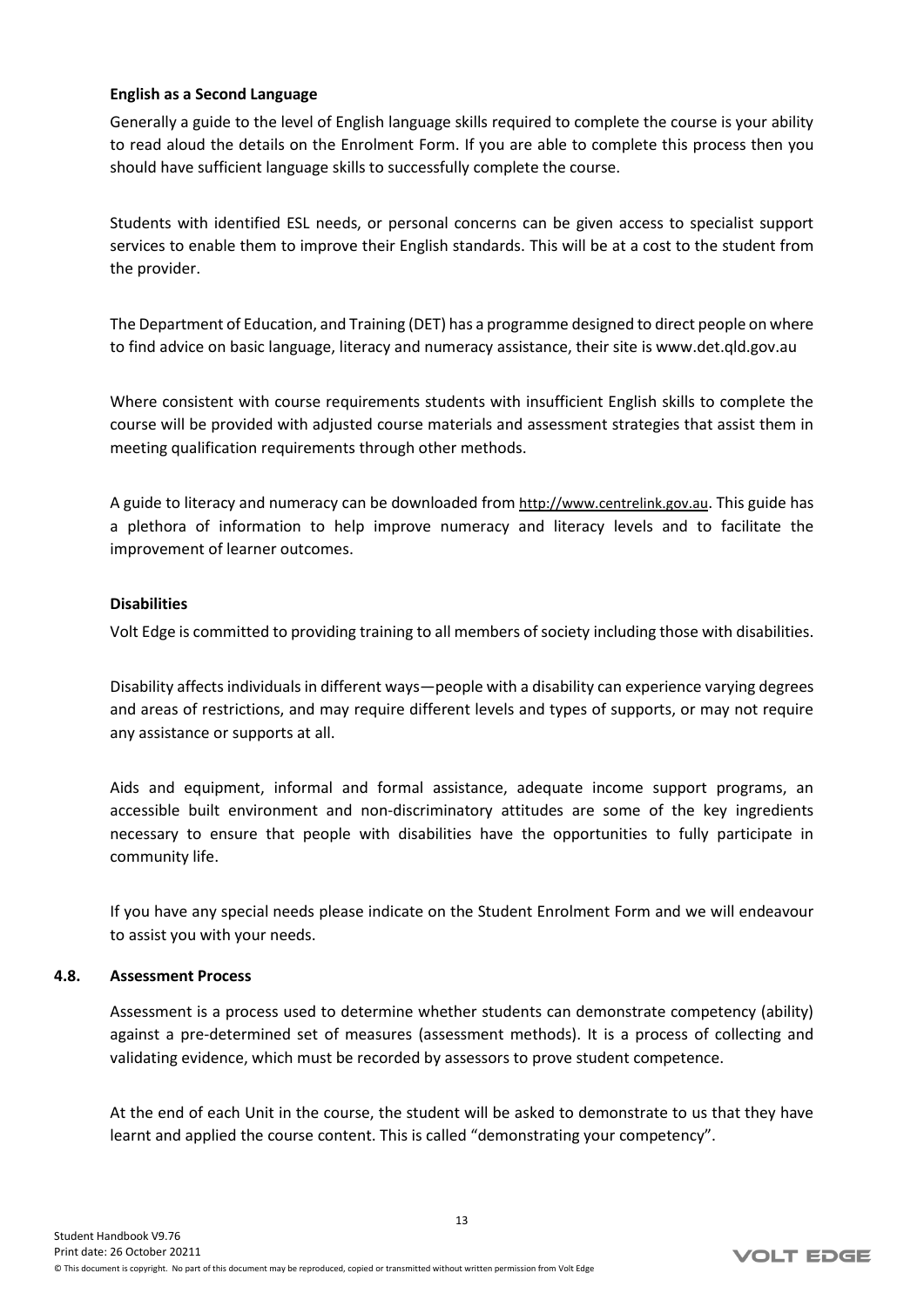There will be a number of Assessment Tasks for each Unit. Each assessment task measures the required aspects of that unit.

Assessors will utilise one or a combination of assessment methods depending on the needs of the student and the requirements of the course.

These include:

- Review the portfolio of Evidence including Relevant Formal Qualifications
- Interviews
- Confirmation of Testimonials
- Validated Workplace Logbooks
- Skills/Challenge testing
- Written/ Practical tests
- Observation
- Demonstration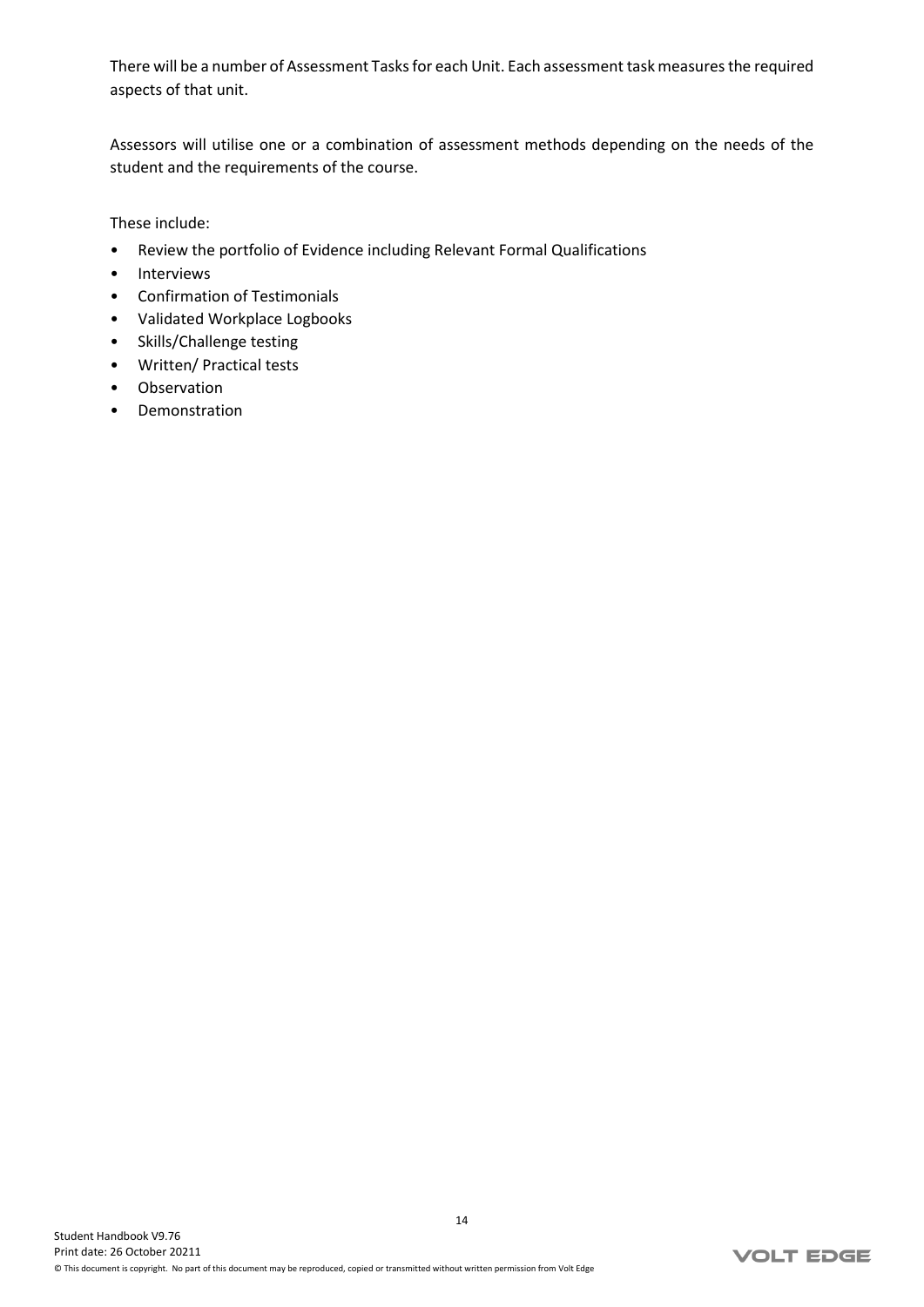## <span id="page-14-0"></span>**5. Policies**

#### **5.1. Anti-Discrimination Policy**

<span id="page-14-1"></span>Volt Edges' student recruitment policy shall provide for its' students equal opportunity regardless of sex, race, colour, national origin, age, religion and physical or mental handicap. Volt Edge shall not show favouritism in any area to any student.

<span id="page-14-2"></span>Volt Edge complies with the Qld Anti-Discrimination and Access & Equity Policies. A copy of this charter is available for viewing from Volt Edge staff.

#### **5.2. Access & Equity**

Volt Edge has a Code of Practice that includes an access and equity policy. This document is available on request. It is the responsibility of all Volt Edges' staff to ensure the requirements of the access and equity policies are met by Volt Edge at all times.

#### *5.3.* **Student Concerns, Complaints and Appeals Policy**

<span id="page-14-3"></span>Students can access our complaints and appeals form via request through our administration team (Complaints and Appeals Form) **Volt Edge will act on each substantiated complaint.** Students should advise their trainer of any concerns that they may have regarding their progress though out their Course. Volt Edge has a process in place for managing student complaints.

#### **Complaints and Appeals Policy**

We ensure that:

- All prospective course participants will have access to the Complaints and Appeals Policy and Procedure document.
- All disputes or complaints will be handled professionally and confidentially in order to achieve a satisfactory resolution.
- All parties will have a clear understanding of the steps involved in the complaints procedure.
- Course participants will be provided with details and as efficiently as possible.
- All complaints, appeals and outcomes will be documented in writing.

Volt Edge will attempt to resolve any complaints fairly and equitably within fourteen (14) working days.

#### **Assessment Appeals**

All students have the right to appeal assessment results. Appeals must be in writing. If the student wants to be re-assessed they must submit it in writing.

#### **5.4. Privacy Policy**

<span id="page-14-4"></span>Volt Edge will ensure that it respects the privacy of students, prospective students and employers by implementing the National Privacy Principles.

15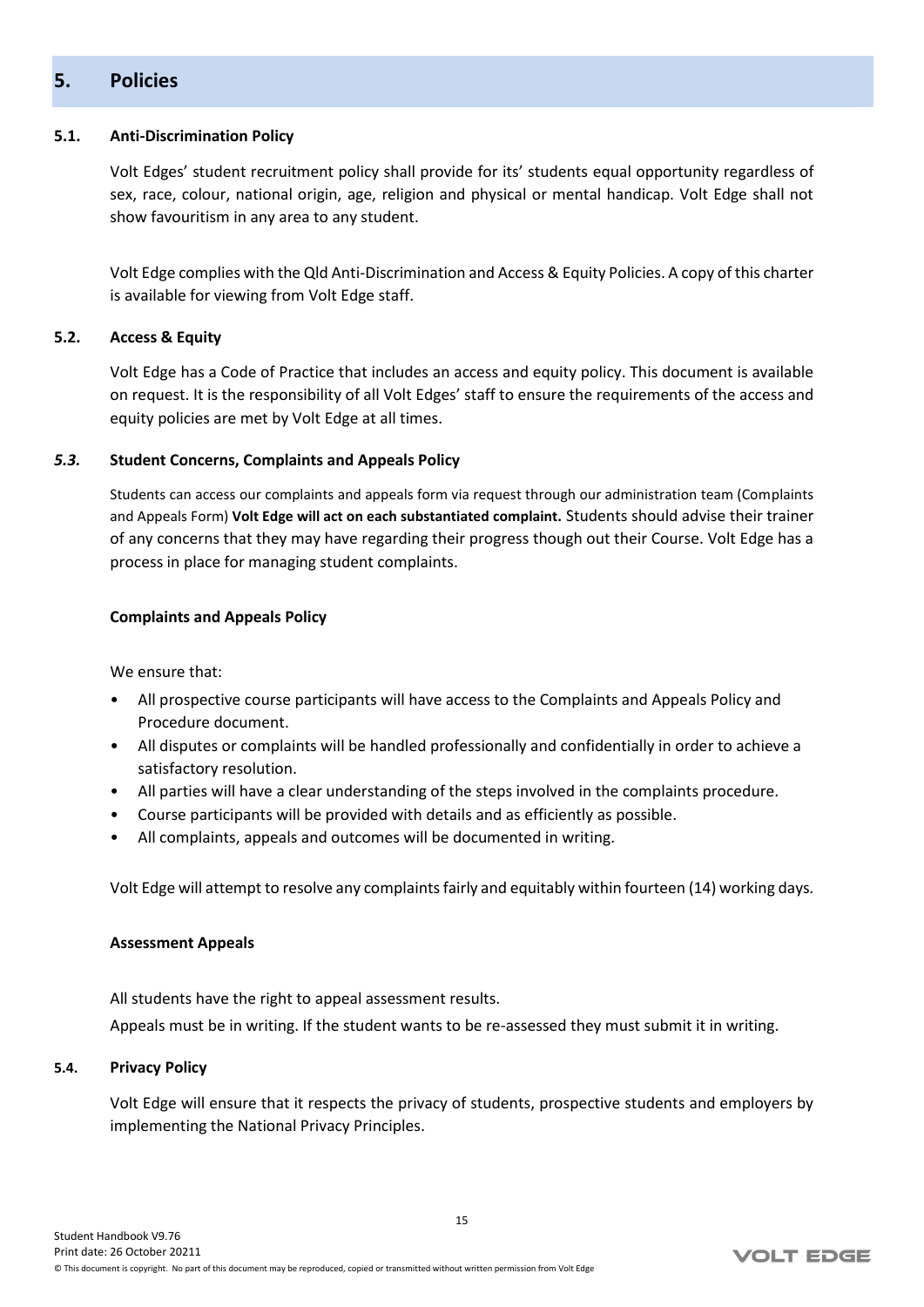The National Privacy Principles (NPPs) in the Privacy Act (Privacy Amendment (Private Sector) Act 2000) sets out how private sector organisations should collect, use, keep secure and disclose personal information. The principles give individuals a right to know what information an organisation holds about them and a right to correct that information if it is wrong.

Volt Edge will ensure that it operates consistently with the National Privacy Principles and only collects the personal information that is necessary for the conduct of our business, and that we will use that information in the manner for which it was intended.

Students will have access to all information we hold on them, and we will store and use the information appropriately and limit access to only those who have a legal reason to have access to that information, or whom the student has given permission.

Student information will not be provided to anyone else unless we have the permission from the student or are specifically allowed or required to provide the information by law. For example:

Student information is only given to the following bodies where required:

- DETDepartment of Education & Training
- STAState Training Authorities
- Employers where the Student is an employee

The student will sign an "Authority to Release Information" (Form ARI") that authorises release of their details.

All employer information obtained will be treated as "commercial in confidence" whether so marked or not.

Volt Edge collects personal information solely for the purpose of operating as a Registered Training Organisation. At the request from the regulatory authority, the release of personal information could occur for the purpose of an audit.

Under the National Privacy Principles you can access your personal information and you may request corrections of information that is incorrect or out of date. Students who request access to their information will be given full access to the details they want. No cost will be charged for them accessing their information.

While you are undertaking your training program, there will be times when Volt Edge and/or its Training Consultant/ Administration Officer may need to discuss your situation with others.

Volt Edge is required to ask for your permission in writing with reference to release of information, and a form titled "Authority to Release Information" (Form ARI), will need to be signed prior to the course starting.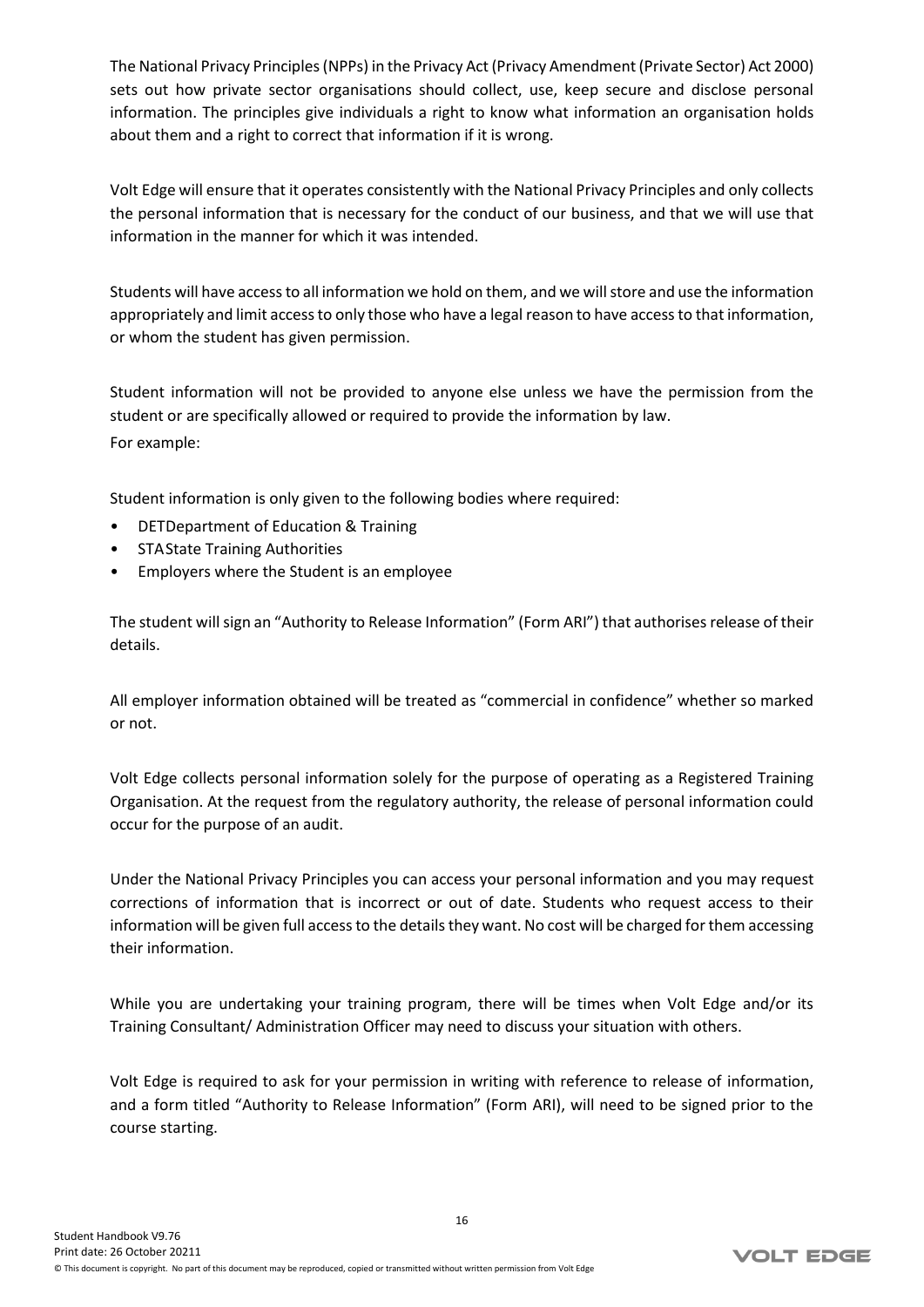## <span id="page-16-0"></span>**6. Procedures**

Students and/or clients have the opportunity to present their own case. Volt Edge will act on any complaint which is substantiated.

Course participants may raise any matters of concern relating to training delivery and assessment, the quality of the learning, course participant's amenities, discrimination, sexual harassment and other issues that may arise.

The policy provides an avenue for most complaints to be addressed. However, in some cases alternative measures may need to be explored.

Course participants, who feel they may have been unfairly treated or have not been given the full training that they expected, may follow the procedures listed below.

For training related matters

#### **Steps:**

Discuss the matter with your Trainer. If not satisfied the course participant may then:

• Have the matter referred to the Training Manager for consideration. The student must send a letter or email to Volt Edge addressed to the Training Manager. Ensuring that they provide sufficient details about themselves and the course, and the circumstances surrounding the complaint. The Training Manager will discuss the circumstances with the Trainer and contact the student with the result within 10 working days of receipt of appeal. (An opportunity to formally present his or her case and a written statement of the appeal outcome, including reasons for the decision will be documented and provided).

Please email to: Training Manager, [tony@voltedge.com.au](mailto:%20tony@metrain.com.au)

• Where a complaint cannot be resolved through discussion and conciliation, we acknowledge the need for an appropriate external and independent agent to mediate between the parties. Volt Edge will contract such a person as and when required. Details are covered in our Complaints and Appeals Policy (P&P -CAP).

#### **6.1. For assessment related matters**

<span id="page-16-1"></span>If you are advised that a Unit is Not Yet Competent, but you believe that:

- You genuinely do have the required degree of competency; and
- That you have provided reasonable proof of this to Volt Edge

Then you may query or appeal that result.

The process is quite simple, and ensures that all students are fully satisfied with the fairness and accuracy of our assessment processes.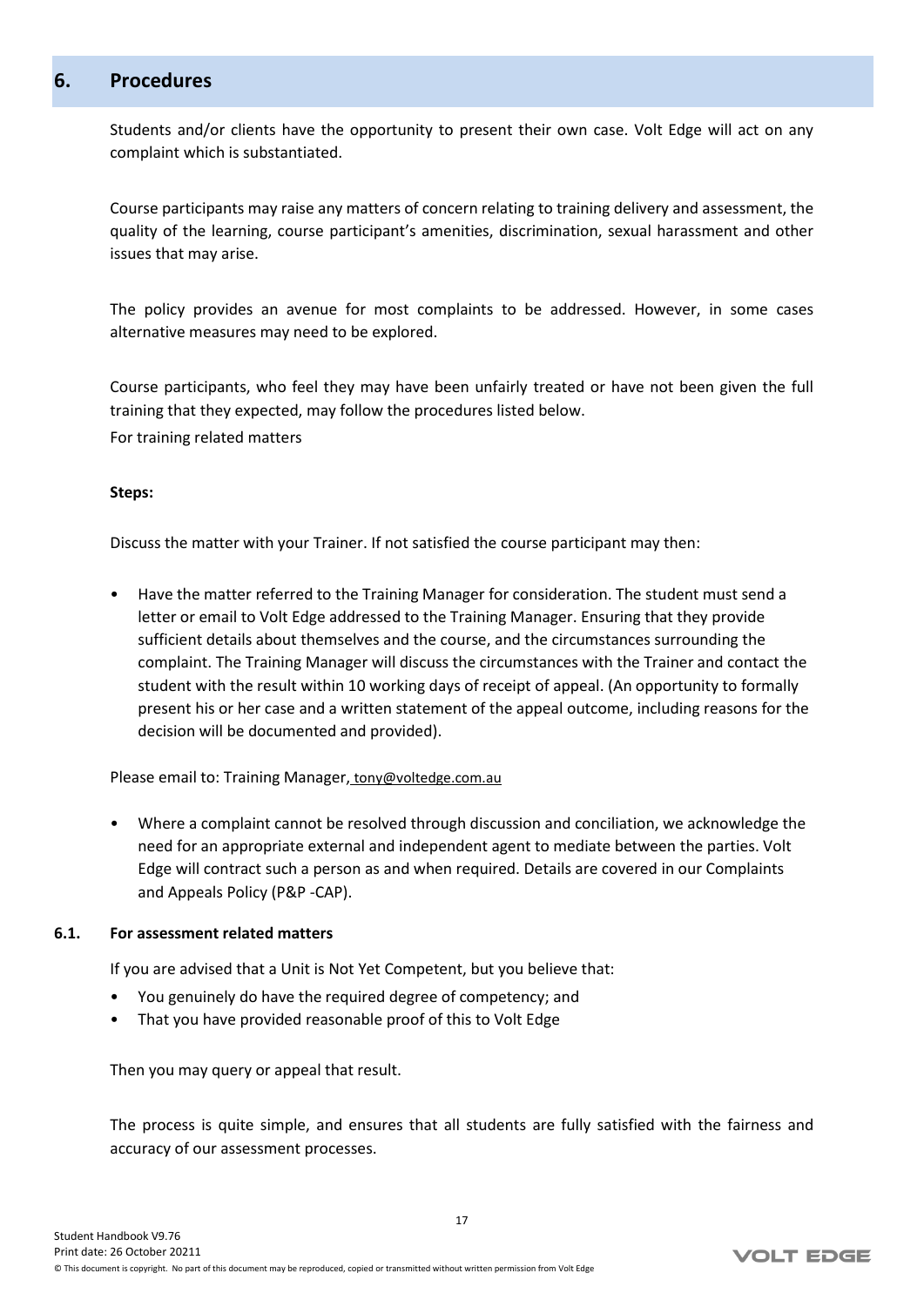#### **To appeal a decision:**

#### **Steps:**

Discuss the matter with the Trainer. If not satisfied the course participant may then:

Have the matter referred to the Training Manager/ Volt Edge Committee for consideration. The student must send a letter or email to Volt Edge addressed to the Training Manager. Ensure that you provide sufficient details about yourself and your course, and the circumstances. You will need to explain why you feel the Not Yet Competent result is not appropriate, and also send a copy of your original Assessment Task. The Training Manager will have the Assessment Task reviewed by another Trainer and contact you with the result within 14 working days of receipt of your appeal. (An opportunity to formally present his or her case and a written statement of the appeal outcome, including reasons for the decision will be documented and provided). Please email to: [tony@voltedge.com.au](mailto:%20tony@voltedge.com.au) 

Where a complaint cannot be resolved through discussion and conciliation, we acknowledge the need for an appropriate external and independent agent to mediate between the parties. Volt Edge will contract such a person as and when required. Details are covered in our Complaints and Appeals Policy (P&P - CAP). A Complaints and Appeals form (form - CN) should be completed and faxed to the Training Manager, who will respond within 24 hours.

Volt Edge will encourage the parties to approach a complaint with an open view and to attempt to resolve problems through discussion and conciliation. A Corrective Action Record will be raised and filed in the Continuous Improvement Folder for future reference.

18

The matter may be resolved by:

- Granting the appeal, or
- Rejecting the appeal, or
- Referring the matter to an independent external assessor for resolution.
- A written statement of the appeal outcome including reasons for the decision will be documented and provided.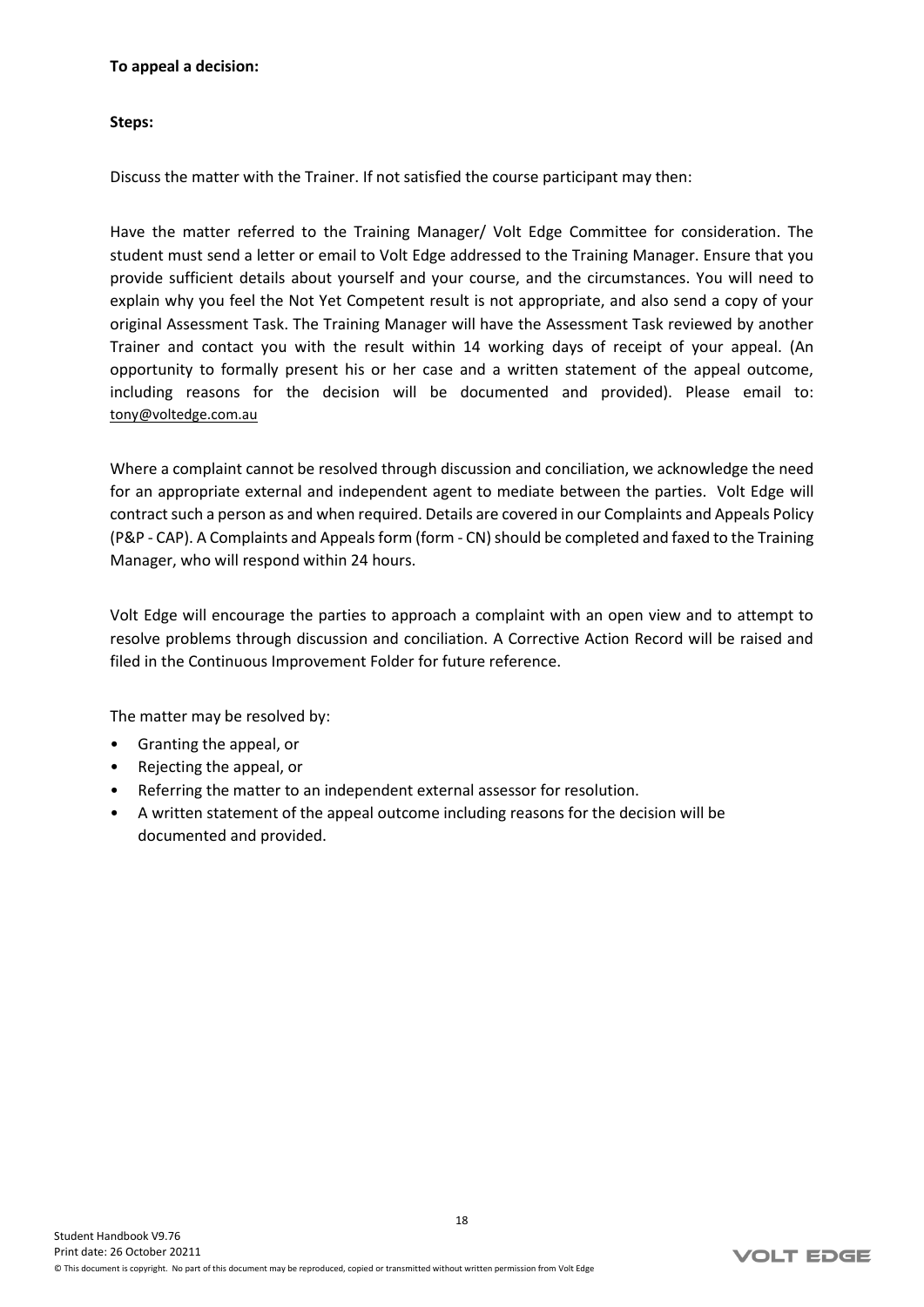## <span id="page-18-0"></span>**7. General**

#### **7.1. Students Personal Presentation**

<span id="page-18-2"></span><span id="page-18-1"></span>Students are required to wear workplace uniforms or appropriate industry attire as directed for any scheduled training session.

#### **7.2. Student Behaviour**

Consumption, or being under the influence, of alcohol or elicit substances during training hours or abusing a trainer or other work colleague is unacceptable and will result in you being asked to leave.

Student behaviour must not disrupt or threaten other students or company personnel. Abusive behaviour, discrimination, verbal or physical violence can result in instant withdrawal from a program. Mobile phones are required to be switched off as not to disturb other students during the course.

#### **7.3. Disciplinary Procedure:**

<span id="page-18-3"></span>Volt Edge students who are observed to act in a belligerent / hostile manner or who are reported to do so will be subject to a disciplinary procedure. The disciplinary procedure will include the following:

- An investigation of the act or alleged act or misdemeanour
- Interview where students can present their case and have their say
- A disciplinary action may take the form of one of the following:
- A verbal warning
- A written warning and notation on their record of training
- Suspension from current course
- <span id="page-18-4"></span>• Study Skills

#### **7.4. Tips for Studying Effectively**

- Keep up to date with class work by taking notes during session and reviewing work at home.
- Visualise what you are reading about.
- Develop notes as you read, noting any new terms.
- Relate what you are reading about to what you already know.
- Ask question as others may benefit from the question and answer.
- <span id="page-18-5"></span>• Ensure that you have plenty of fresh air, as one of your brains main foods is oxygen

#### **7.5. Welfare and Guidance Services**

Counselling services may be contacted using your phone and via the internet, the following contacts may be of service:

| Aboriginal & Islander Community Health Service | www.atsichs.org.au       |
|------------------------------------------------|--------------------------|
| Salvation Army in Australia                    | www.salvationarmy.org.au |
| Aust institute of Health & Welfare             | www.aihw.gov.au          |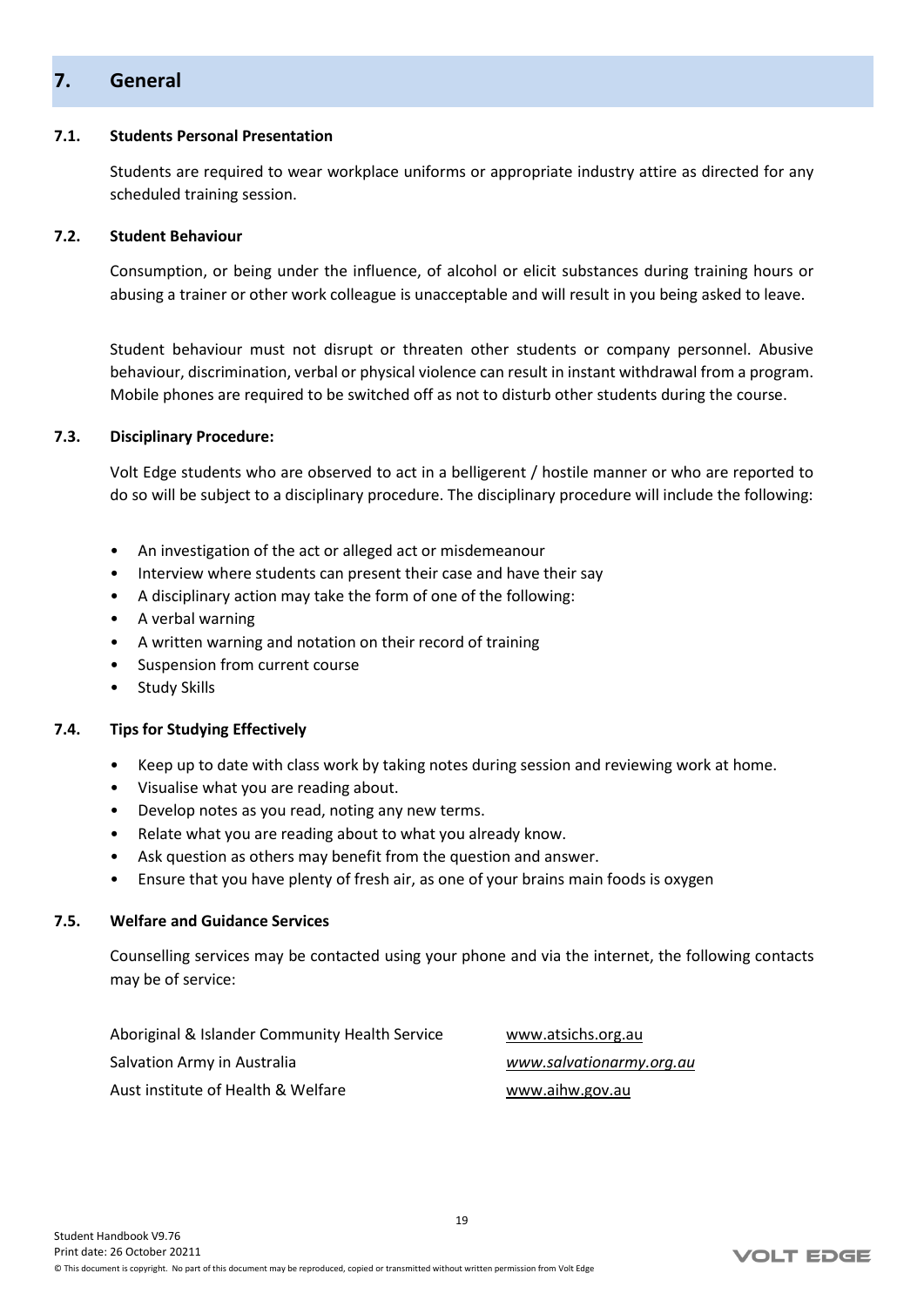#### **7.6. Occupational Health and Safety**

<span id="page-19-0"></span>Volt Edge is committed to providing a safe and healthy environment for all students. We aim to achieve the highest degree Occupational Health and Safety and Security by adhering to Government Legislation and taking personal interest in the wellbeing of our staff and visitors.

Students are required to participate in all training activities and carry out any tasks that may be asked by your Trainer to the best of their ability.

Students are required to wear workplace uniforms or appropriate industry attire as directed for any scheduled training sessions.

Our organisation abides by the following Commonwealth and State Acts and Legislation to maintain its position as an organisation committed to the Health, Safety and Security of all employees, contractors and visitors.

- "Work Health and Safety (Transitional and Consequential Provisions) Act 2011"
- Applicable "State" Workers Compensation legislation
- Applicable "State" Workplace Rehabilitation legislation

#### **Who is responsible for Occupational Health and Safety?**

All employees and students are responsible for their own Occupational Health and Safety in the Workplace and Training environment.

#### **Student**

Students are responsible for not only their own health and safety but also the health and safety of others within their working environment. Students should report unsafe working conditions, faulty equipment and accidents in the workplace/training environment immediately to their trainer/supervisor or manager. Students should abide by safe working practices and comply with health and safety regulations.

#### **7.7. Quality system**

<span id="page-19-1"></span>Volt Edge has been approved as a registered training organisation. Volt Edge has demonstrated compliance with set National Policies, Practices, Guidelines and Protocols related to operation as a training organisation. Volt Edge operates under a set of policies and procedures, which comply with the National Standards of the Australian Skills Quality Authority (ASQA). For more information about Volt Edges' registration and accreditation contact your trainer.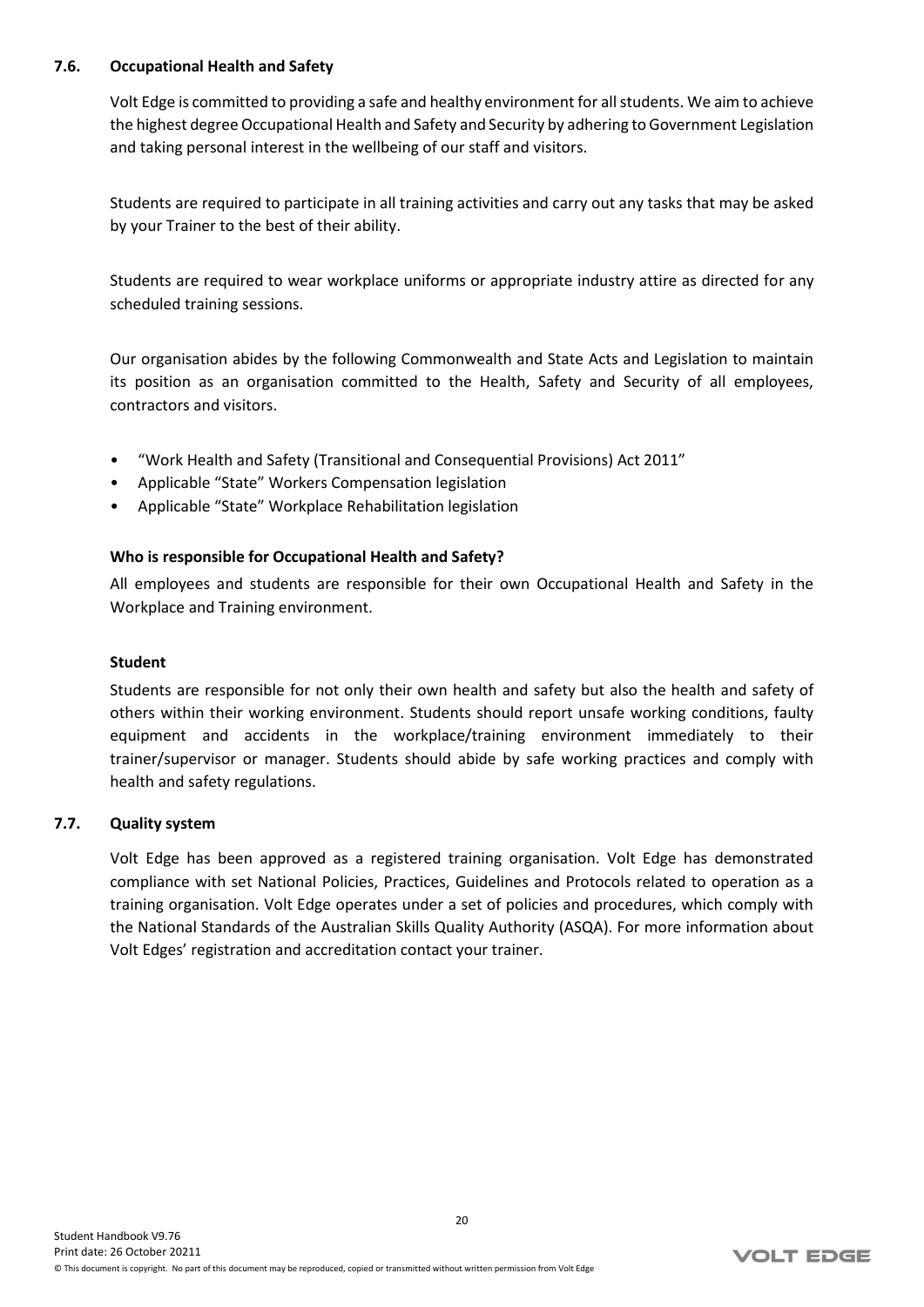## <span id="page-20-0"></span>**8. Qualifications & Statement of Attainments**

All students participating in Nationally Recognised training with Volt Edge who meet the relevant course prerequisites and are deemed competent shall be issued with a:

- Statement of Attainment or
- Certificate for full qualifications

<span id="page-20-1"></span>Assessment results are used to record unit outcomes on the above document.

#### **8.1. Unique Student Identifiers - USI**

About the USI?

The Unique Student Identifier or USI is a reference number made up of 10 numbers and letters. If you are a new or continuing student undertaking nationally recognised training, you need a USI in order to receive your qualification or statement of attainment. If you don't have a USI you will not receive your qualification or statement of attainment.

Creating a Unique Student Identifier (USI) will only take a few minutes and it is free. You only need to create a USI once and it will stay with you for life. After you create your USI, you then need to give it to each training organisation you train with when you enrol.

Student support materials - <https://www.usi.gov.au/students/usi-support-materials>

A range of helpful resources have been developed specifically for students to assist with all things related to the USI process and the USI Transcript Service. Here you will find the help you need relating to creating a USI, retrieving a USI and or a password, how to manage permissions, and how to access a USI Transcript.

Helpful fact sheets and 'how to' videos carefully explain the processes relating to the USI, assisting students with their USI requirements. Here students will also find information and assistance available in other languages if necessary.

#### **Training Provider requirements**

The USI initiative requires Training Providers to:

- collect a USI from each student
- verify a USI supplied by a student
- ensure a student has a valid USI before conferring a qualification or statement of attainment on that student
- ensure the security of USIs and related documentation
- destroy any personal information which you collected solely for the purpose of applying for a USI on behalf of a student
- adhere to all legislative requirements under the USI legislative requirements